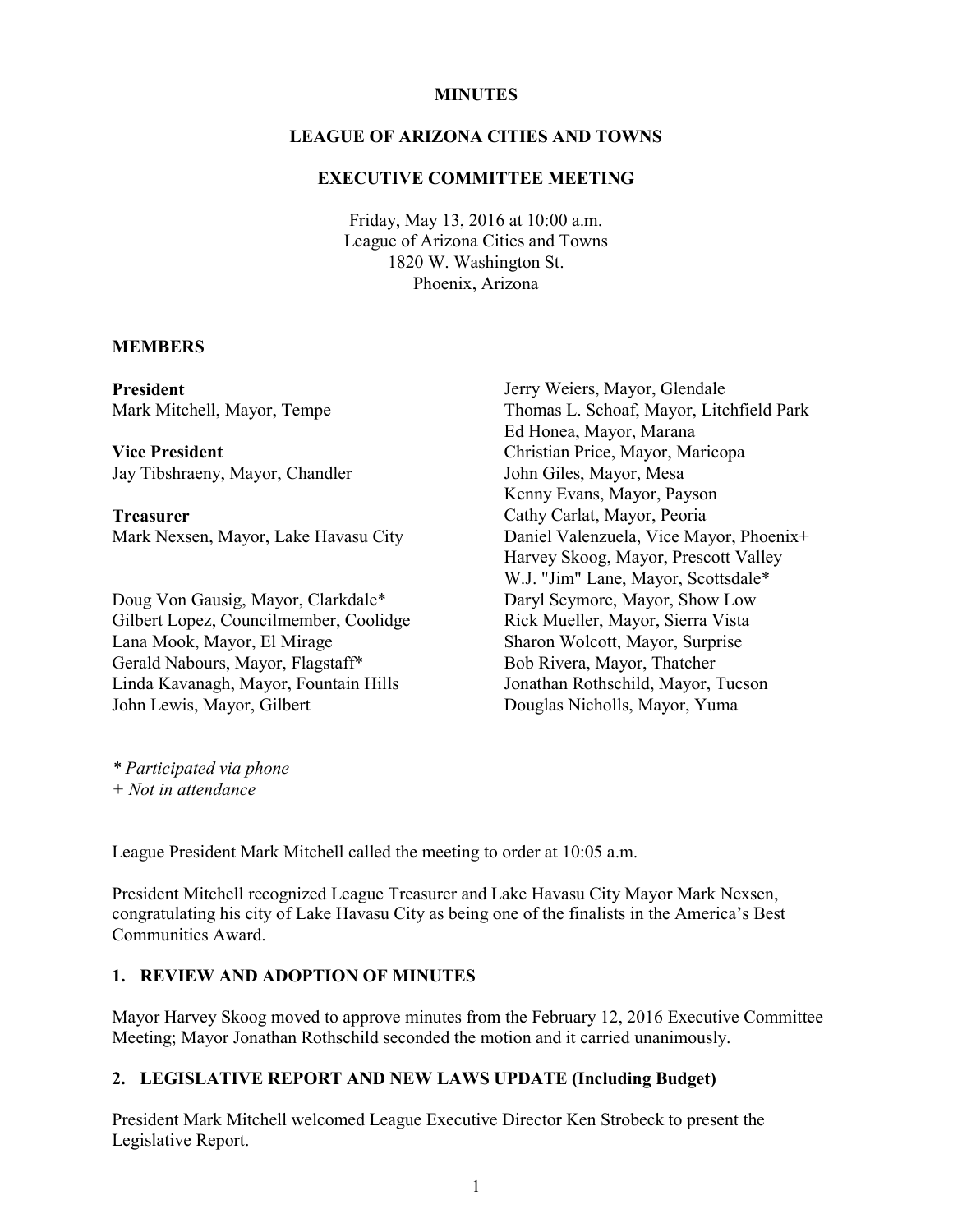Executive Director Strobeck informed the Executive Committee that the legislature had adjourned the previous Saturday. He also thanked all the members of the Executive Committee, intergovs and League legislative staff for their work during the session.

Mr. Strobeck then invited League Legislative Director Patrice Kraus to present on particular bills of note from the legislative session.

Legislative Director Kraus reminded the Executive Committee that during the session, the League's main focuses are local control and protection of shared revenue, followed by the pursuit of League resolutions. She noted that local control took a bit of a hit this year, but that the League was able to protect shared revenues in the budget and was able to get a majority of the resolutions passed.

Ms. Kraus covered high-profile issues that came up during the legislative session that were of particular note to the League.

The residential rental bill was an issue early on in the session, which would have eliminated the ability to collect transaction privilege tax on rental activity. The bill failed; however, Ms. Kraus noted that it was likely a form of the bill would come up again in future legislative sessions. She also covered a potential bill that would have changed how Communities Facilities Districts are formed and could have given control of them to developers. The governor vetoed this bill and the League will work with developers over the interim to address their concerns.

Additionally, Ms. Kraus covered a bill related to Airbnb, noting that while cities and towns were preempted from banning their activities, the League had been able to negotiate inclusion within the statute for some protections, allowing for cities and towns to use existing ordinances to manage the negative impacts of these short-term rentals. Cities and towns will also receive tax revenue from these rentals after League negotiators were able to include that language in the bill as a tradeoff for the preemption on local bans.

She also mentioned SB 1487, which says that if a legislator perceives a city or town doing something in violation of a law, they can file a complaint with the Attorney General that may result in the withholding of state shared revenue. It was questioned what types of activities the legislature would be looking at specifically. Ms. Kraus indicated that the bill sponsor, Senate President Biggs, had mentioned gun laws, plastic bag laws, and not posting budgets on city/town websites as examples. Additionally, she reminded the Executive Committee that local wage and employment benefits laws were also items of note Governor Ducey had laid out in his State of the State address. The Executive Committee would further discuss this bill and our legal options regarding it.

In addition to covering bills of importance, Ms. Kraus discussed the budget, noting that cities and towns were treated fairly well. As always, there was the HURF shift to pay for DPS operations, however, cities and towns did receive some general fund money that will be distributed similarly to HURF.

Ms. Kraus then covered successful bills, including the PSPRS reform bill, which she reminded the Executive Committee, was developed out of the taskforce that the League had put together. A lot of the information developed through the taskforce ended up incorporated into the bill. She also covered the census bill, which was passed on the last night of the session. This is the bill that was a negotiated agreement among cities and towns, allowing for the use of US Census Bureau annual estimates to determine state shared revenue instead of moving forward with the process of a mid-decade census.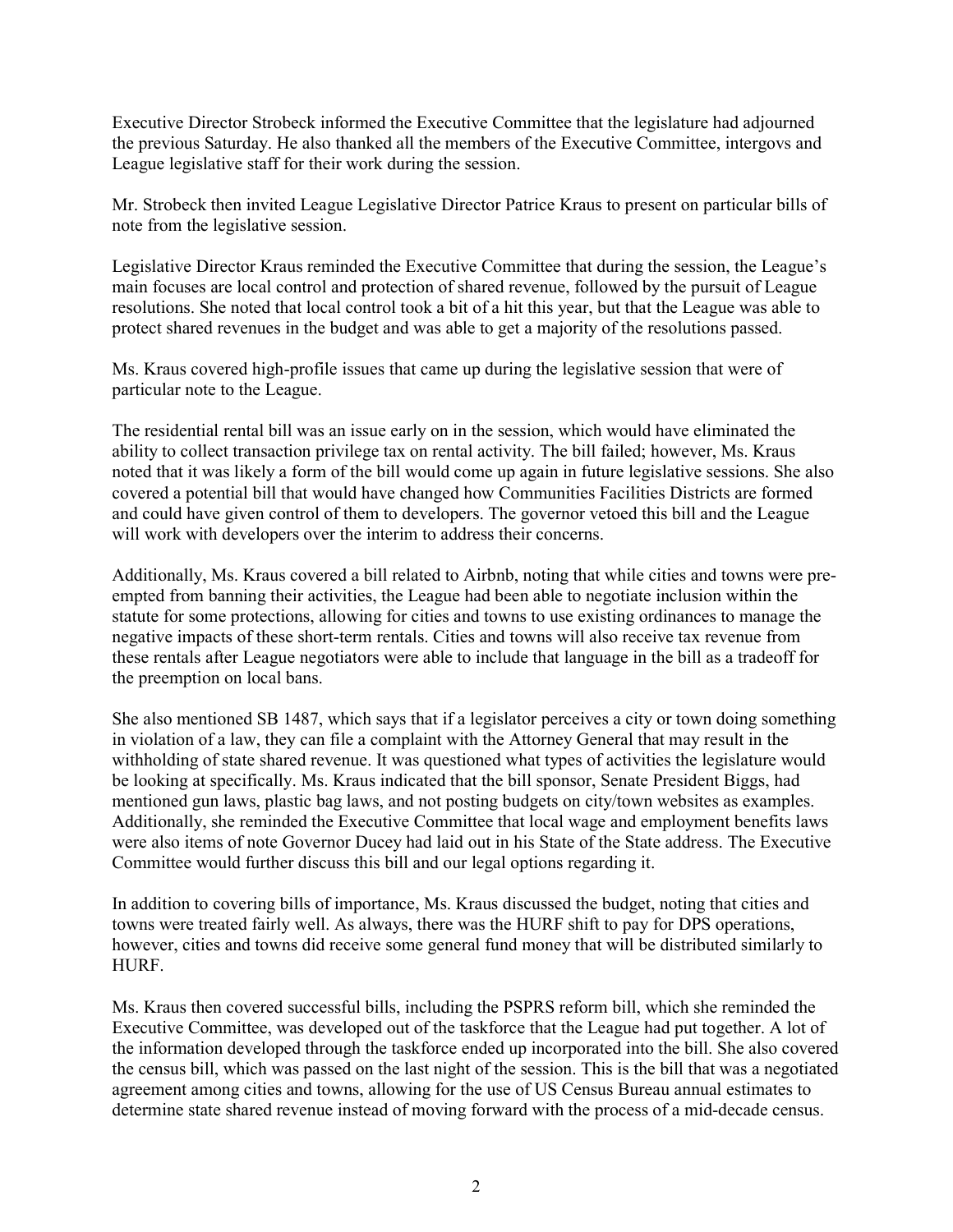Other bills of note that the League worked on included telecommunications bills, those relating to water rates and purchasing of water companies, and drone regulation. In addition, Ms. Kraus noted that there was a large elections bill passed during the session and the League is sorting through the language of the bill and expects to see some cleanup of the bill within the next year.

President Mitchell thanked Legislative Director Kraus and the legislative team for their work during the session. He reminded the Executive Committee that action alerts had been sent out to members on bills of top priority and asked the members if they found those notifications helpful. It was determined that the alerts were helpful and if legislative schedules permitted, the League would send out these notifications in a timely manner.

# 3. CONSTRUCTION SALES TAX TASK FORCE

President Mark Mitchell recognized League Executive Director Ken Strobeck to discuss the construction sales tax task force.

Executive Director Strobeck told the Executive Committee that there would likely be interest in introducing a construction sales tax reform bill again this year. A bill was introduced by Representative Cobb this year, focusing on a pure point-of-sale system. He said that the industry is interested in going a similar system and the League hopes to develop an alternative vision.

Executive Director Strobeck welcomed Legislative Director Patrice Kraus to present on the taskforce.

Legislative Director Kraus reminded the Executive Committee that Representative Cobb had introduced a bill regarding TPT simplification. The part of the original bill that wasn't simplified was related to construction sales tax, which has now become very complicated, causing more pressure from the industry to fix the system. There is also a lot of pressure from the industry to move to a pure point-of-sale on materials only, which she acknowledged would be very costly to cities and towns.

Ms. Kraus said that Mr. Strobeck, in addition to League Deputy Director Tom Belshe, Tax Policy Analyst Lee Grafstrom and Legislative Associate Dale Wiebusch, had been working with her on developing a structure for a taskforce. The group had determined some suggested membership and would be working on something in the interim. Ms. Kraus also said she had been discussing the matter with Senator Lesko who was anxious to see that the taskforce develops.

She indicated that the purpose of the taskforce would be to create a long-term sustainable process for the construction sales tax that will give steady source of income and revenue.

President Mitchell asked Ms. Kraus about interaction from the industry and their involvement on this taskforce.

Ms. Kraus informed the Executive Committee that she had previously held conversations with representatives from both the homebuilders association and the commercial builders. Just like the PSPRS taskforce, the actual taskforce will be made of internal city and town individuals associated with the League who would draft a proposal. Members of the industry and outside parties will be invited to review and provide feedback, as it is imperative to have their input before developing a formal recommendation.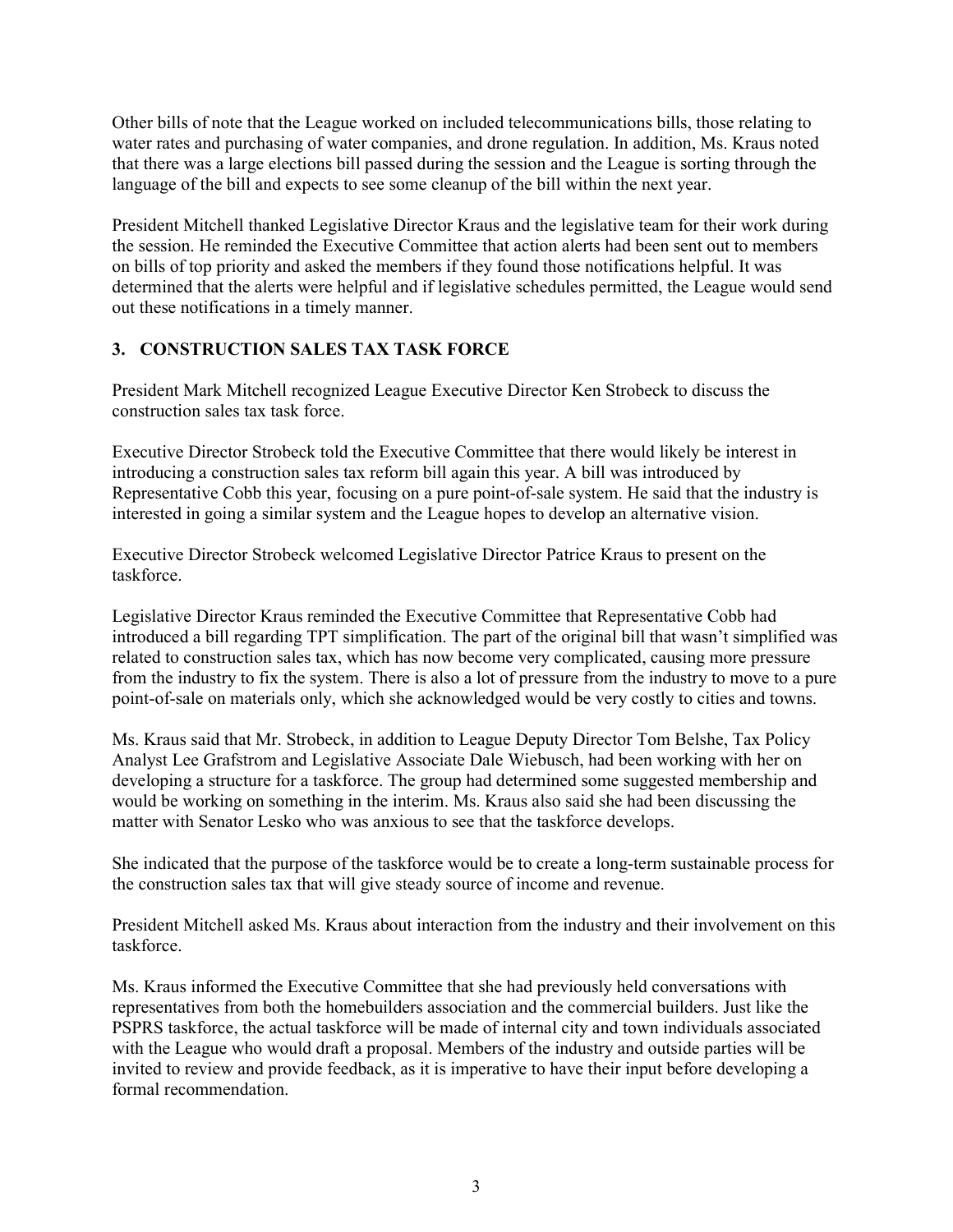Gilbert Mayor John Lewis inquired about receiving data to present when discussing this issue with legislators.

Ms. Kraus informed the Executive Committee that one of the main challenges of this issue is that there is not much data available, as it has never been tracked what the impact would be should communities go to pure point-of-sale. She noted that developing data would be a project of the task force.

Maricopa Mayor Christian Price additionally inquired about a one percent cap issue, which is something that is impacting more communities.

League Deputy Director Tom Belshe responded to Mayor Price that the League had been working with the County Supervisors Association on this issue, indicating that the counties are interested in having cities and towns participate in the discussion of this issue. The League will keep the Executive Committee apprised of the activity.

# 4. POLICY COMMITTEE REPORT

President Mark Mitchell recognized League Legislative Director Patrice Kraus to present the Policy Committee Report.

Legislative Director Kraus informed the Executive Committee that a meeting of the Transportation, Infrastructure and Public Works Policy Committee had recently met and a particular item from Paradise Valley had been discussed regarding the high cost of the Arizona Department of Transportation administering federally-funded local projects. She noted that there had been a lot of interest in this subject.

Ms. Kraus said that she will be speaking with the councils of governments about the issue. She indicated that there were a few ideas that can be explored within the committee and a workgroup will be put together. She believed there can be a non-legislative solution, so it likely won't be turned into a resolution at this time.

President Mitchell asked the policy committee chairs who were present for feedback on the policy committee process; all agreed that it was going well. He reminded the Executive Committee that the new process gets communities engaged in the resolutions process.

# 5. TPT IMPLEMENTATION UPDATE

President Mark Mitchell recognized League Deputy Director Tom Belshe to present a TPT Implementation Update.

Deputy Director Belshe reminded the Executive Committee that the Department of Revenue had a new director who had been enforcing new changes and forming a better working relationship with the League.

Mr. Belshe informed the Executive Committee that the staff implementing the changes to the tax program is progressing and it is expected that the TPT 2 forms will be tested beginning in June. He also noted that an additional form had been created for those businesses that don't use a lot of deductions, making it easier for them to complete.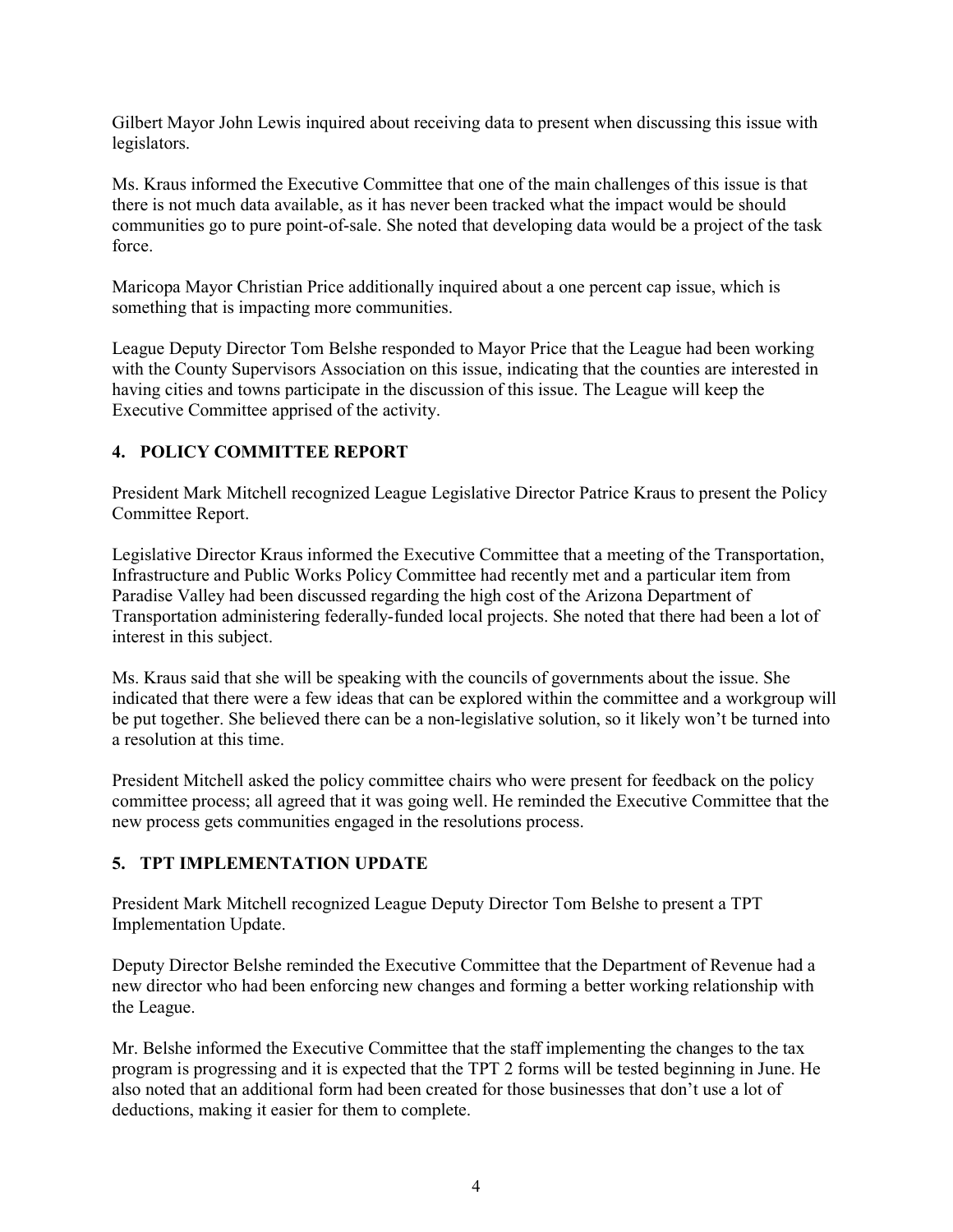Mr. Belshe also informed the Executive Committee that one of the outcomes of the meeting with representatives from Airbnb on that previously discussed bill was a conversation with the residential relator industry about the concept of having property managers remit taxes for all their customers. He said that the League had been talking for years about creating an electronic system for this and DOR is now committed to help create that system.

# 6. BALLOT MEASURES

President Mark Mitchell recognized League Executive Director Ken Strobeck to introduce the agenda item on ballot measures.

Executive Director Strobeck informed the Executive Committee that there had been about 34 ballot propositions which have been issued applications and some could appear on the November ballot and some could impact cities and towns.

Mr. Strobeck informed the committee that an initial proposition regarding clean and accountable elections had included language that would eliminate the ability for city/town elected officials or employees to communicate with the legislature. Mr. Strobeck reached out to the organization and the language has since been removed. He reminded the Executive Committee that one of the dangers of these initiatives is that there is no vetting or hearing process so they needed to continue to be vigilant when reading through these.

Mr. Strobeck also reminded the committee that the election on Propositions 123 and 124, both supported by the League, would be voted on during the following Tuesday's election. He said they would be watching the election closely.

# 7. LEAGUE BUDGET FOR 2016-2017

President Mark Mitchell recognized Budget Subcommittee Chairman Mayor Thomas Schoaf to present on the League Budget for 2016-2017.

Mayor Schoaf presented to the Executive Committee the proposed budget for 2016-2017.

He commented that, depending on potential legal expenses, there may need to be an adjustment to that particular line item in the future.

Mayor Thomas Schoaf made a motion to approve the 2016-2017 League Budget; Mayor Daryl Seymore seconded the motion and it carried unanimously.

# 8. 2016 LEAGUE CONFERENCE UPDATE

President Mark Mitchell recognized League Communication and Education Director Matt Lore to give an update on the 2016 League Conference.

Communication and Education Director Lore reminded the Executive Committee that this year's League Annual Conference would be held August  $23 - 26$  in Scottsdale. Mr. Lore noted that a group consisting of city and town elected officials, Executive Committee members, and city and town staff